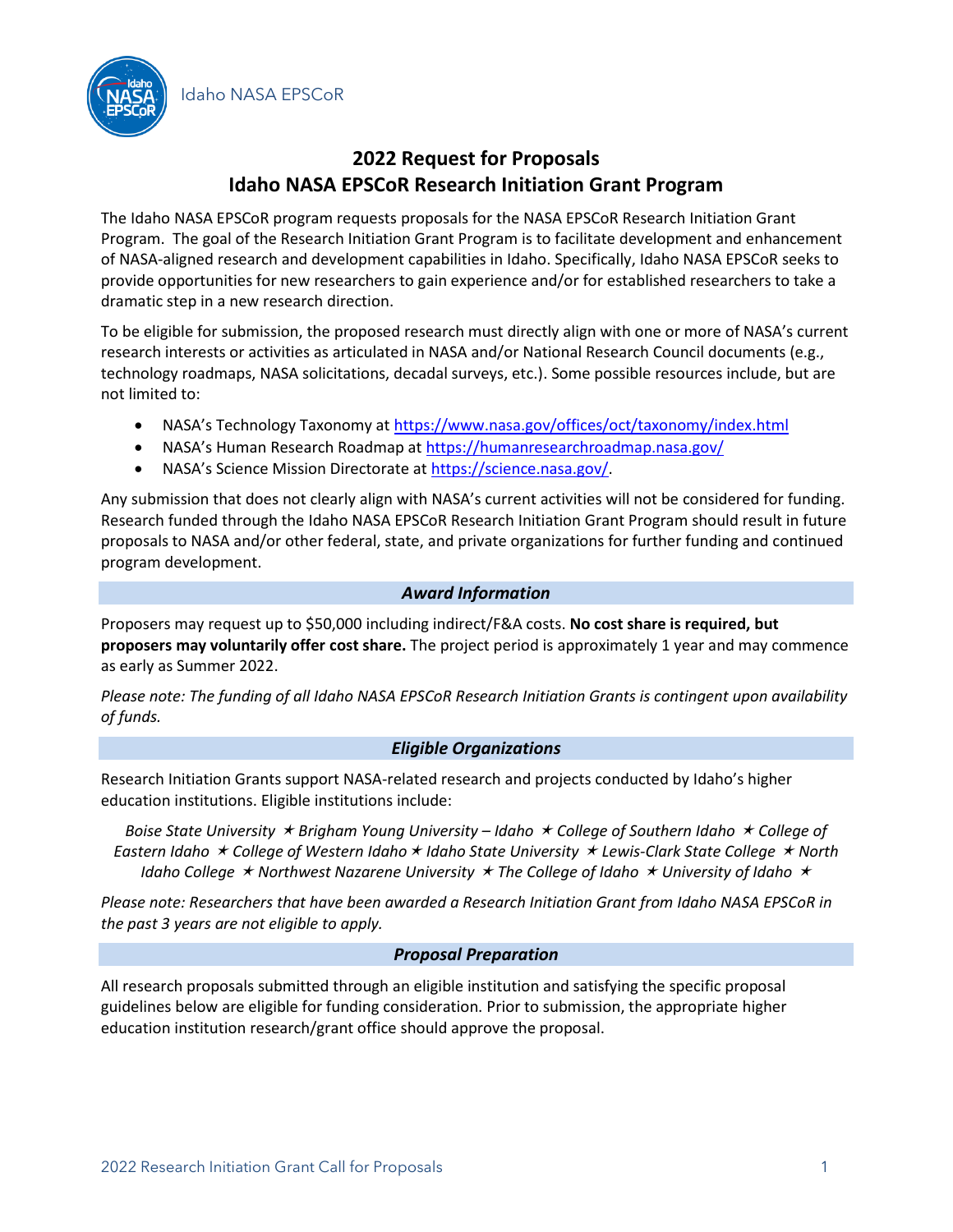

### *Proposal Guidelines*

Proposers should have the following items prepared to enter into the online proposal submission form available at [https://www.idahonasaepscor.org/submit.](https://www.idahonasaepscor.org/submit) More details on proposal materials are included below.

- Name of project
- Principal investigator (P.I.), and co-investigator(s) (Co-Is) contact information
- Name of primary NASA or STEM industry collaborator on the proposed research (if any)
- A project proposal (PDF file)
- A project budget (MS Excel file)
- A brief statement of work (usually 1 page or less with a summary of proposed deliverables)
- *Proposed Research Description (Not to exceed 5 pages)*
	- The proposed research description should include, at a minimum:
		- *Description of the proposed research including the scientific and/or technical merit (40% of evaluation score).* The research plan should be presented in plain language so that individuals who are not experts in the proposed research area will be able to effectively evaluate the research plan. The description should include a research timeline with associated milestones and metrics to measure research success.
		- *Relevance to, and collaboration with, NASA and/or the aerospace industry (20% of evaluation score).* The alignment should be demonstrated by references to specific documents, solicitations, technology roadmaps, decadal plans, etc. Describe established and proposed collaborations with NASA researchers and/or private aerospace industry partners. Proposers without a connection to a NASA researcher may contact Idaho NASA EPSCoR a[t ine@uidaho.edu](mailto:ine@uidaho.edu) for assistance. *(Note: Any collaboration/partnerships correspondence should be included in the Collaboration/Letters of Support section of the proposal.)*
		- *Relevance and benefit to Idaho and the goals of Idaho NASA EPSCoR (10% of evaluation score).*  Include a description of the benefits to the state of Idaho.
		- *Involvement of undergraduate and/or graduate students in research and inclusion of students typically underrepresented in STEM fields (15% of evaluation score)* A description of undergraduate and/or graduate student involvement in the research efforts. Idaho NASA EPSCoR actively encourages the involvement of underrepresented individuals in all programs.
		- *Future funding and/or technology transfer potential. (10% of evaluation score).* Outline the possibilities and any plans for sustaining the proposed research beyond the Idaho NASA EPSCoR 1 year grant period. Please include a statement regarding the prospect for future funding. The proposal must identify a specific NASA or other agency program announcement to which a future research proposal will be submitted. Alternatively, the proposal can identify possible commercial uses or technology transfer potential.

### *The following sections (if used) should also be included in the PDF project proposal file. Page limits for each section are noted.*

- *Curriculum Vitae for P.I. and Co-Is (2-pages for PI; 1-page for each Co-I)*
- CVs for the P.I. and Co-Is must be included.
- **Budget Justification** (No page limit)
	- The budget justification should explain the purpose of each expenditure and the sources of cost share. The planned expenditures should align with both the budget details and the activities outlined in the body of the proposal.
- *Collaboration Letters/Letters of Support (No page limit)*
	- Any letters from NASA, industry, or other organizations, should be included in this section.
- *References, if needed (No page limit)*

2022 Research Initiation Grant Call for Proposals 2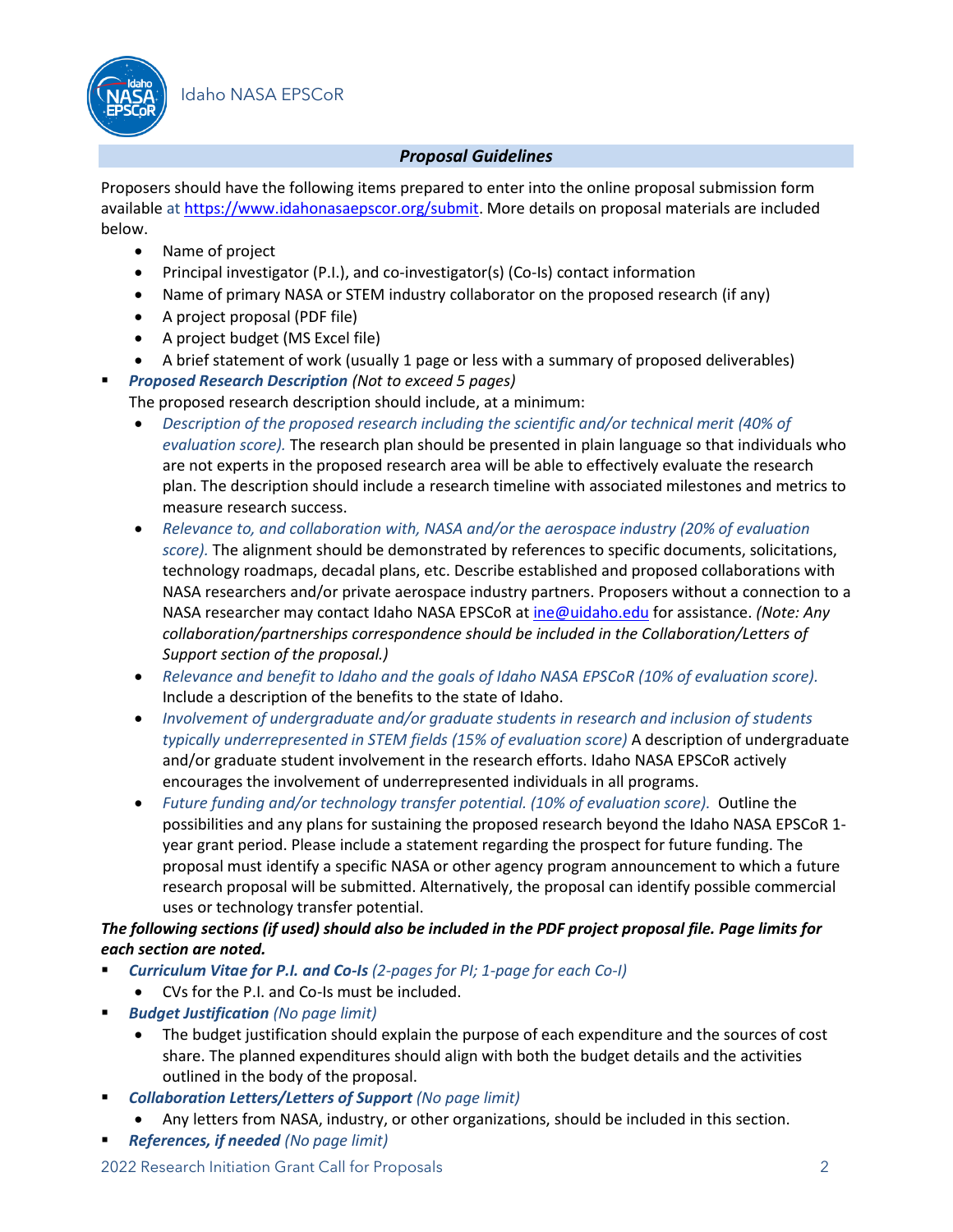Idaho NASA EPSCoR



#### **Summary of research accomplishments** *(No page limit)*

• Researchers who have received previous Idaho NASA EPSCoR funding for closely related research are required to submit a summary of research accomplishments resulting from the award, including proposals submitted, papers presented at professional conferences or published in refereed journals, and research contacts and potential collaborations initiated with NASA and industry.

### *The project budget should be prepared in an MS Excel file and should align with the information in the budget justification included in the PDF project proposal.*

- *Project Budget Details (5% of evaluation score)*
	- The budget details should provide sufficient details on the planned expenditures in table form to allow proposal reviewers to assess the reasonableness of the proposed budget. The budget details should be prepared in an MS Excel workbook. Describe how each dollar amount was calculated, if not immediately apparent in the budget spreadsheet.
	- Please keep in mind the following restrictions when preparing the budget:
		- − All individuals (including students) supported with Idaho NASA EPSCoR funds must be U.S. citizens. Exceptions to this policy exist for faculty members of accredited U.S. institutions of higher education. Please contact [ine@uidaho.edu](mailto:ine@uidaho.edu) for details.
		- − Idaho NASA EPSCoR funding cannot be used for food, international travel, capital outlay (i.e., equipment over \$5,000 and/or having a useful life over 1 year), or items considered to be souvenirs such as t-shirts, hats, etc. Although food is not allowed, per diem is allowed for travel.
		- − NASA EPSCoR funding cannot be used to purchase general-purpose equipment (e.g., desktop workstations, office furnishings, reproduction and printing equipment, etc.) as a direct charge.
		- Indirect costs for institutions are limited to the negotiated rate and negotiated base of the institution.

#### *Required Reporting and Invoicing*

Progress and final reports are required for selected projects. Additional reporting information will be provided at the time of award. Any publications or presentations related to the project should also be submitted to Idaho NASA EPSCoR. Any students participating on the project will need to complete student participation forms which will be submitted to NASA. Awarded projects should be prepared to invoice Idaho NASA EPSCoR monthly for project expenditures.

#### *Proposal Evaluation Criteria*

Proposals will be evaluated according to the following criteria:

- **Merit of research plan, including timeline, milestones, and metrics 40%**
- **Relevance to, and collaboration with, NASA and/or the aerospace industry** 20%
- **Relevance and benefit to Idaho and the goals of Idaho NASA EPSCoR**  10%
- **Involvement of undergraduate and/or graduate students in research and inclusion of students typically underrepresented in STEM fields** – 15%
- **Proposed budget**  5%
- **Future funding and/or technology transfer potential 10%**